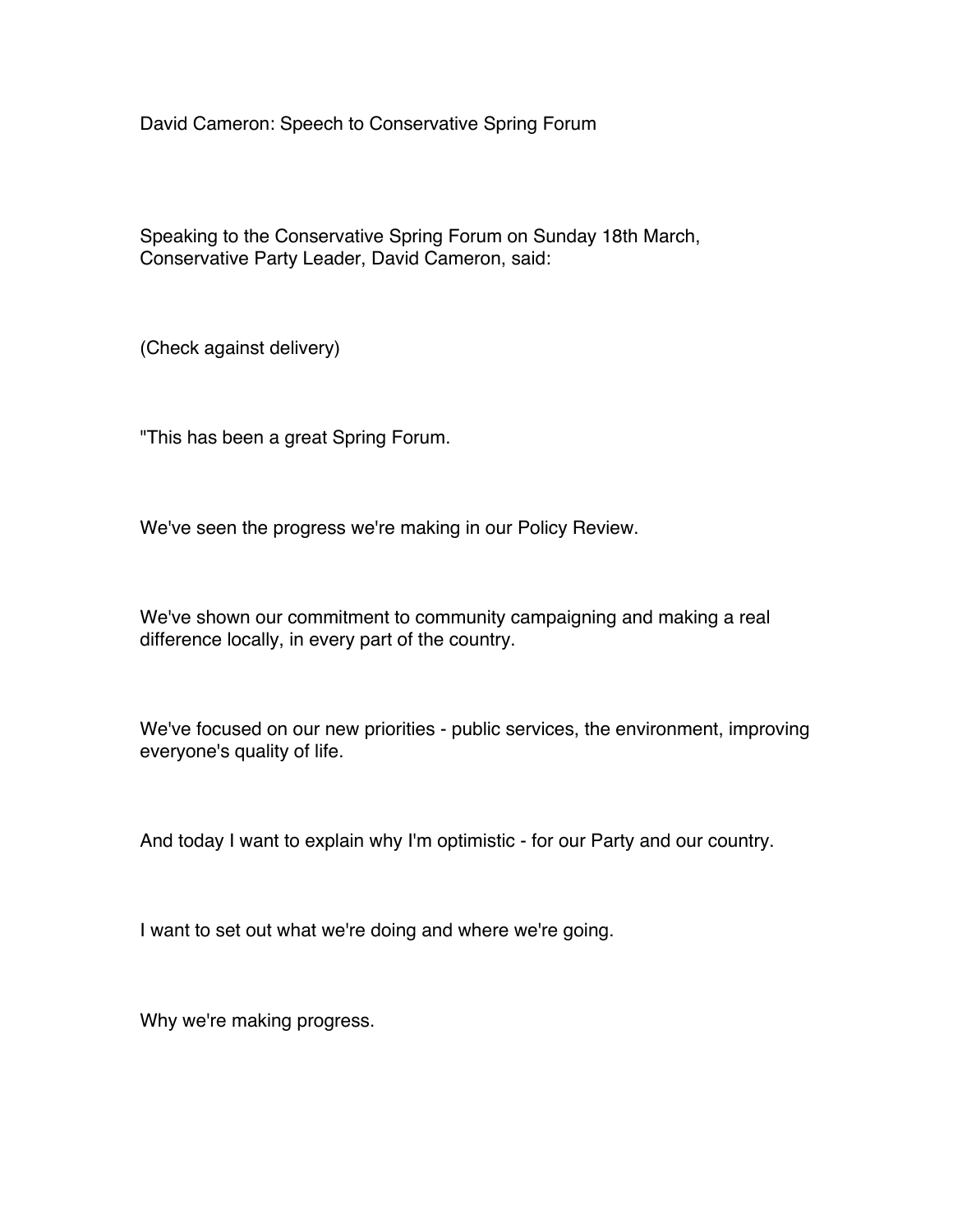The new priorities we're focusing on.

And how we're going to win the big argument in British politics today.

PARTY CHANGE

This Party is changing - and we're doing it together.

People said we'd never get more women candidates without compulsion.

But you selected them.

Over a third of our candidates are women - up from just nine per cent in Parliament today.

And you've selected six black and minority ethnic candidates in winnable seats three times more than we have in Parliament today and six more than the Liberal Democrats who don't have any.

But let's be honest.

It's not nearly enough.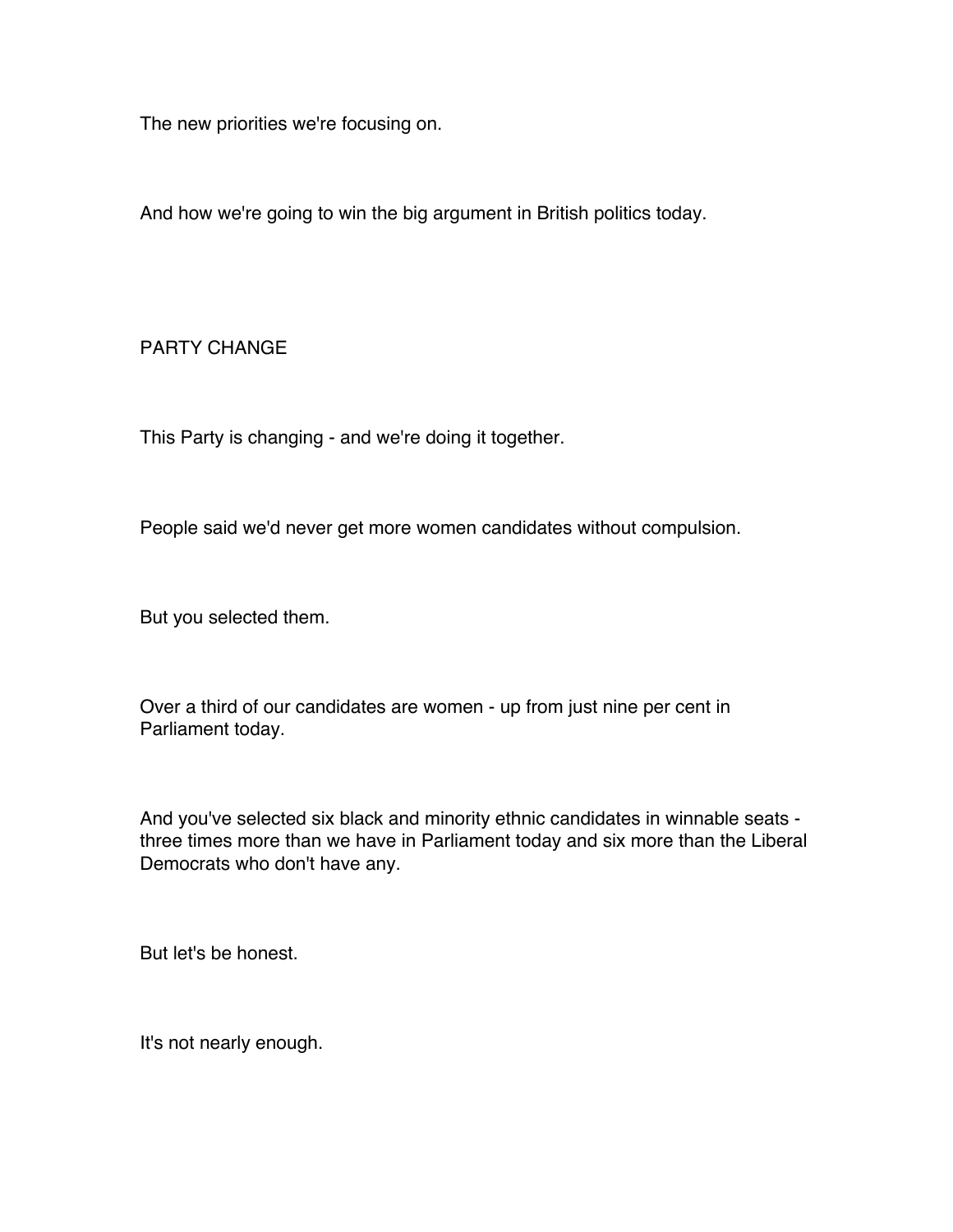I'll tell you why this is so important.

We believe in opportunity and aspiration, and in bringing our country together.

That means making sure that in every part of our national life - the army, the media, business, the City, Parliament...

...there are role models that young people in every community can look to and say yes, they made it so I can make it, I can go for it, I can do it too.

We're changing our approach to politics too.

People are fed up with politicians who disagree just for the sake of it.

They want us to work together for the good of the country.

We did it last year when we put parents and pupils before party politics and backed the Education Bill.

We did it again last week.

This Party has always believed that strong defence is vital.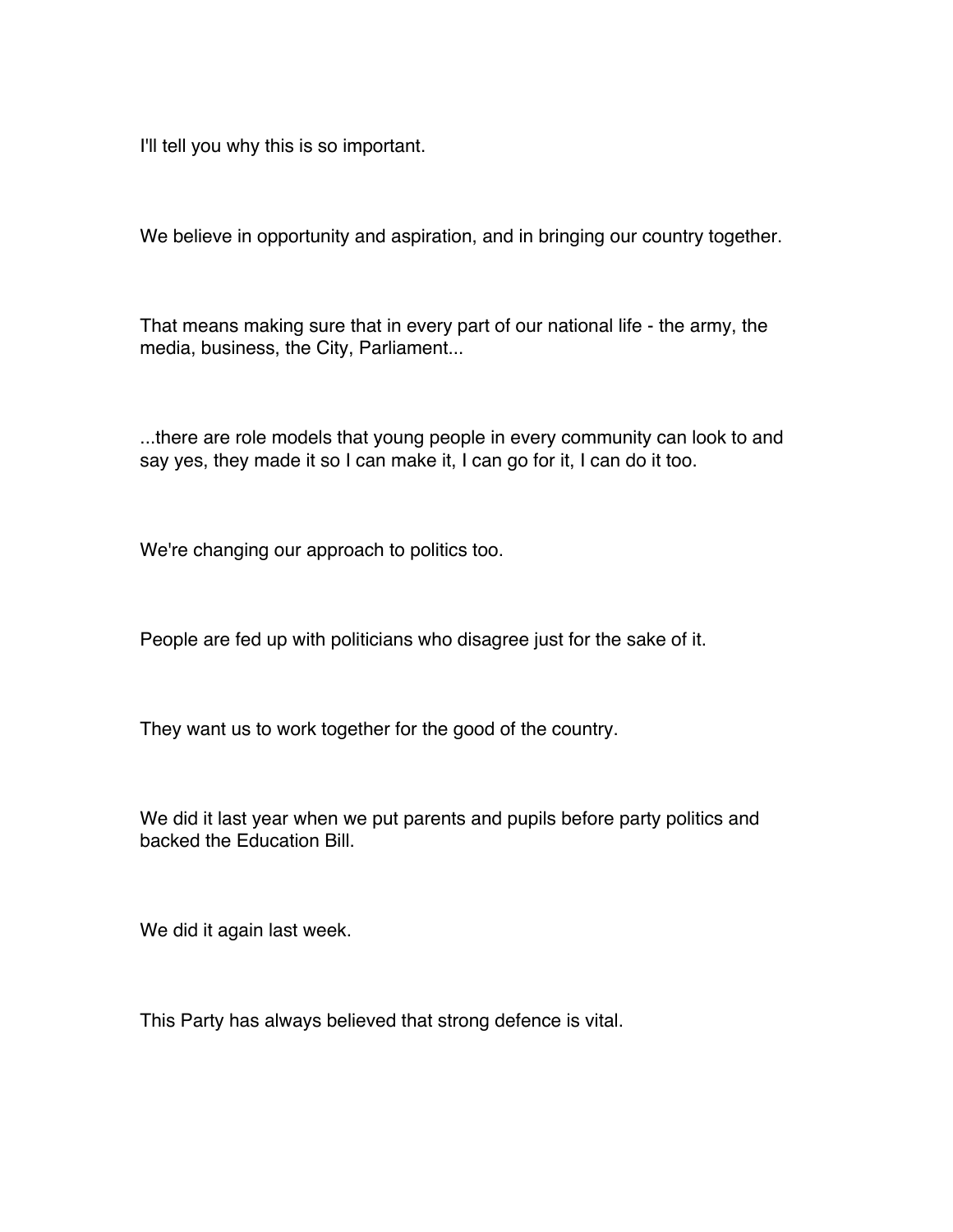So when I saw a big rebellion in the Labour Party, I knew it was right to line up our forces and march them through the division lobby in support of replacing Trident.

And we can be proud that it's thanks to this Party that Britain's future defences are secure.

It's not just in Parliament that we're changing the way we do politics.

Look at what our candidates are doing, leading social action projects in their communities, getting things done instead of just talking about it.

Those social action projects aren't just an add-on extra.

They're at the heart of what our Party needs to be.

BROWN SPIN

What a contrast with Gordon Brown.

His idea of social action is dinner with Kylie Minogue.

Now he says he wants to end the culture of spin.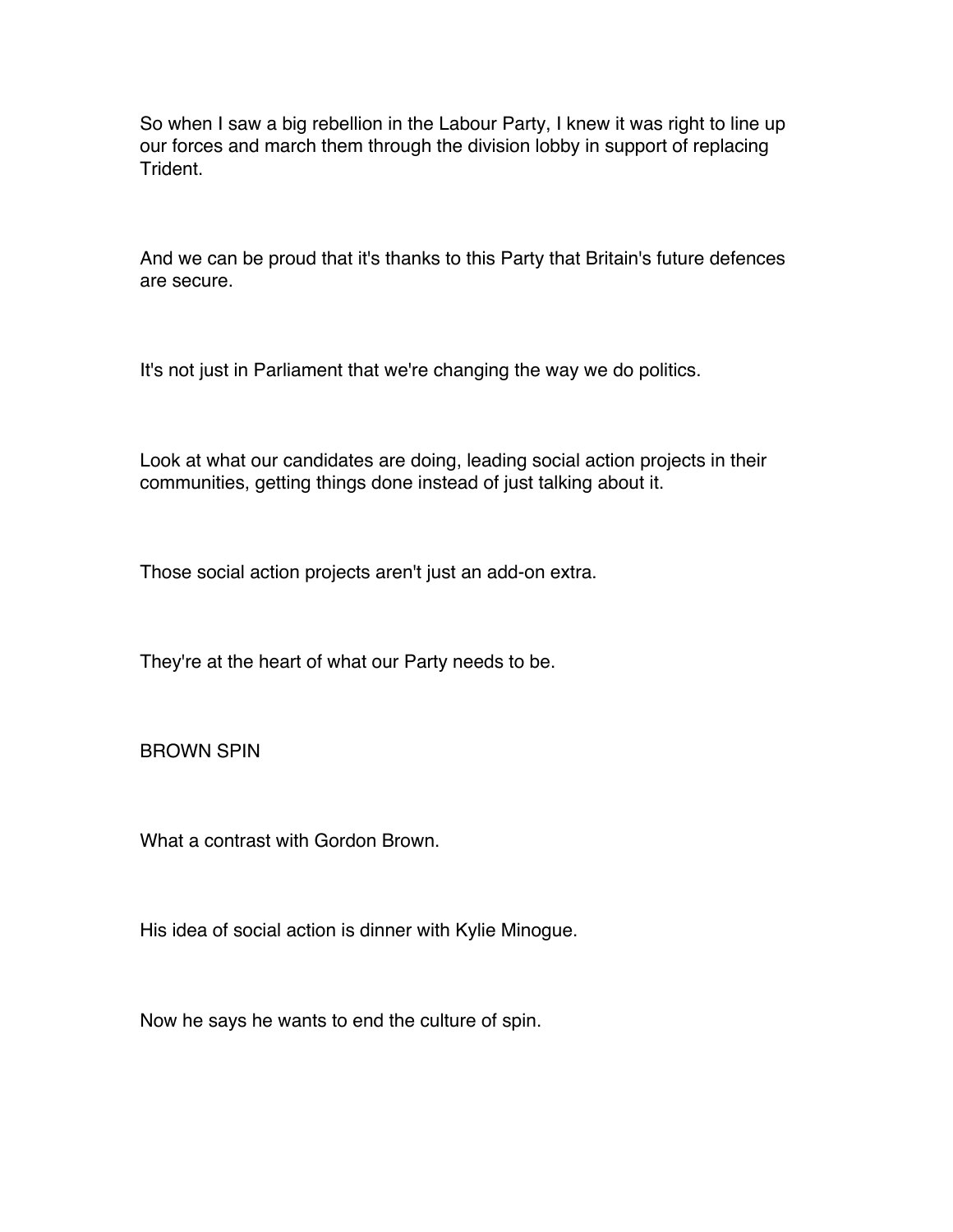We should be so lucky.

Do you think we've forgotten you announcing the same spending over and over and over again?

Do you think we've forgotten the budgets when the big changes - the clobbering of the self-employed and the hammering of pensions - haven't even been mentioned by you in the budget speech itself?

Don't worry, we'll be looking out for it next week

And do you think we've forgotten the stealth taxes and council tax rises that are hammering every home in Britain?

Gordon, you are not the answer to spin.

You are spin - and we won't let people forget it.

REAL SUBSTANCE

But our progress will depend not on what he does, but on what we do.

And if last year was all about change, then this year is more about grit.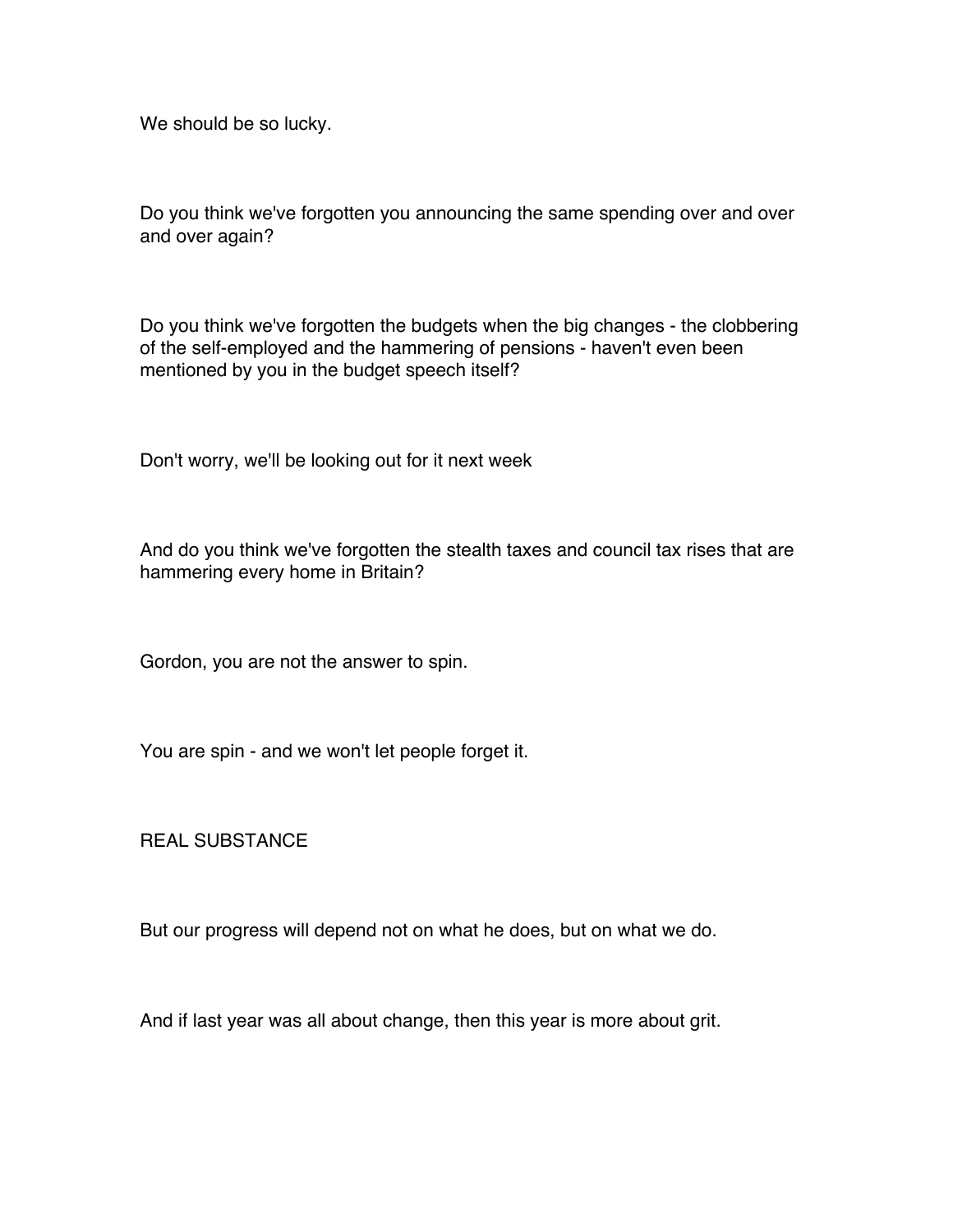The gritty determination to say where we stand on the big issues.

To stick to our guns.

To take tough decisions.

And when the right thing to say is unpopular, to say it anyway - because it's right.

Take the environment.

Anyone can say they're green.

It's easy to do the softer things like ride your bike, visit glaciers and rebuild your house to make it green.

But it's only clear you mean it when you do the tough things as well.

Like telling the truth about climate change.

The truth is that you can't be serious about climate change unless you're serious about aviation.

Everybody knows that.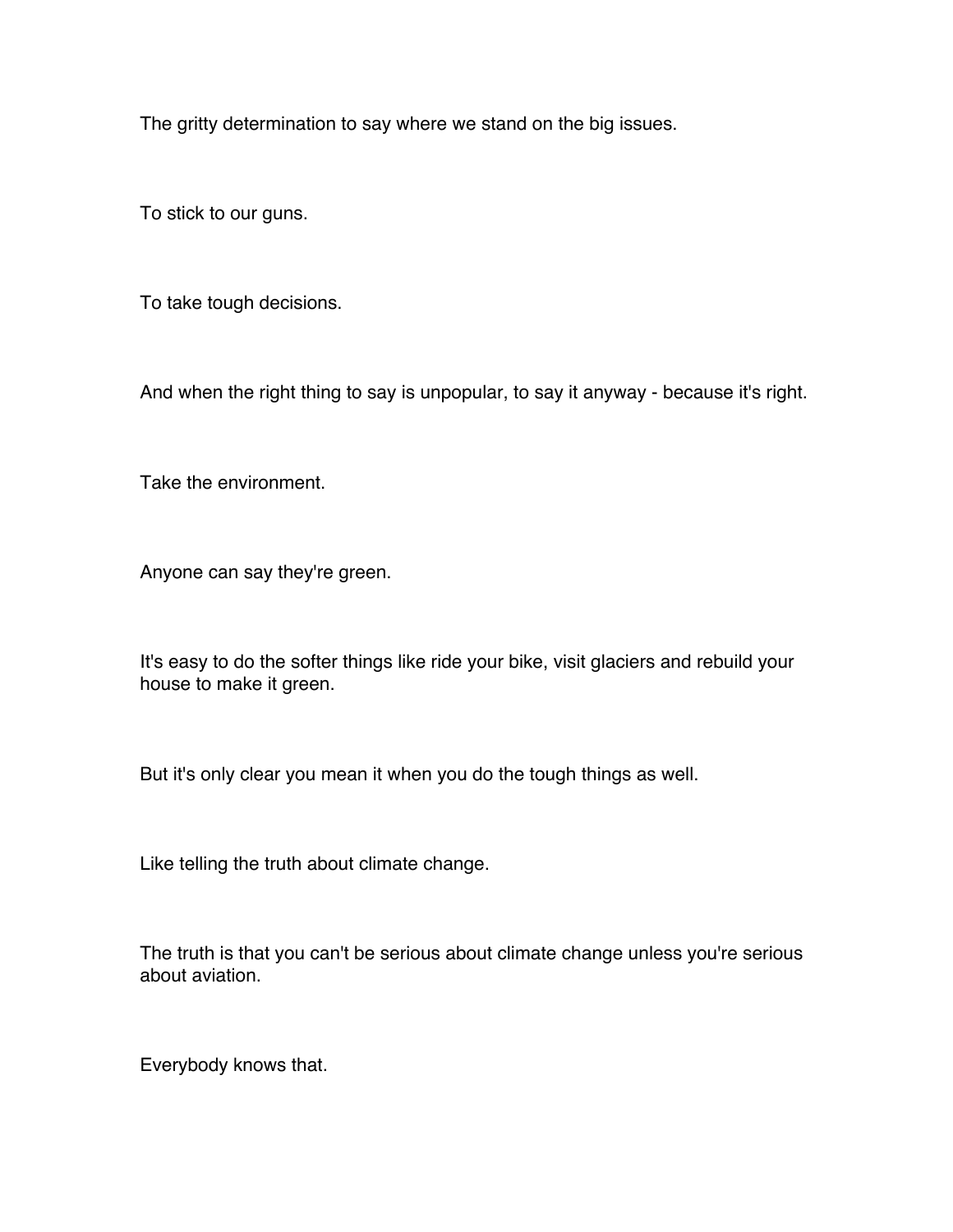There's a price for progress, and leadership is about making that clear.

We don't have to stop people flying.

But we do have to take action on emissions.

So yes we will curb the growth of carbon emissions from aviation.

Yes we'll find ways of doing it that are fair and reasonable.

But no, we will not use green taxes as a stealth tax, because with a Conservative Government green taxes will be replacement taxes, not extra taxes.

Every penny we raise in taxes on bad things like pollution will be used to cut taxes on good things like enterprise and families.

Look at the difference between our approach to the environment and Gordon Brown's.

He says he's against green taxes.

He's telling people what they want to hear - that you can go green without paying the price.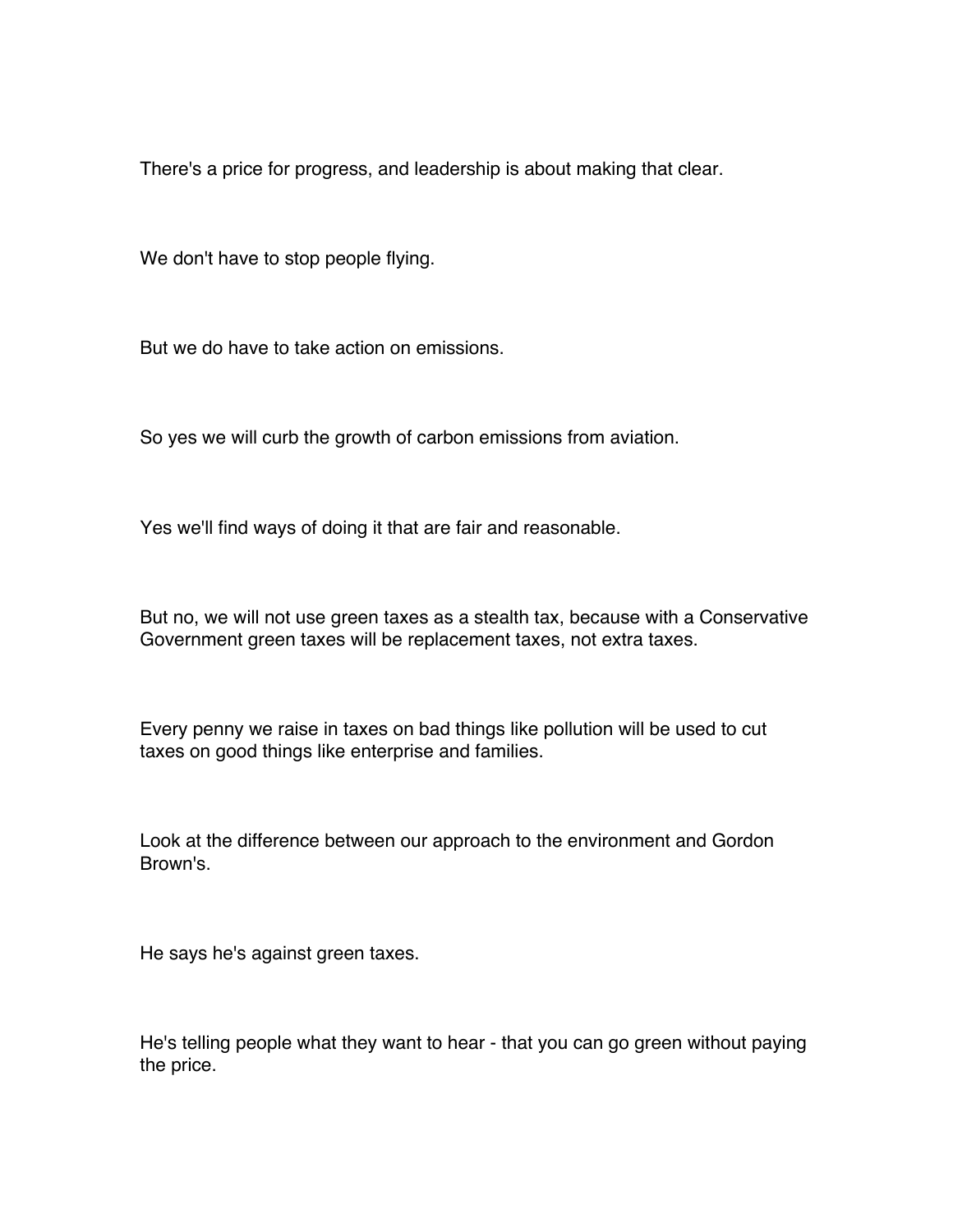That's not leadership.

That's not substance.

It's the same on the family.

Anyone can say they're family-friendly.

It's easy to do the softer things, like talk about how much your family means to you.

But it's only when you do the tough things that people know you're serious.

That's why we've said that business and the public sector need to do more to help parents with flexible working.

I've also said clearly that this Party backs marriage and will support it in the tax system.

Many people don't agree with it.

But I think it's vital, and that's why I say it.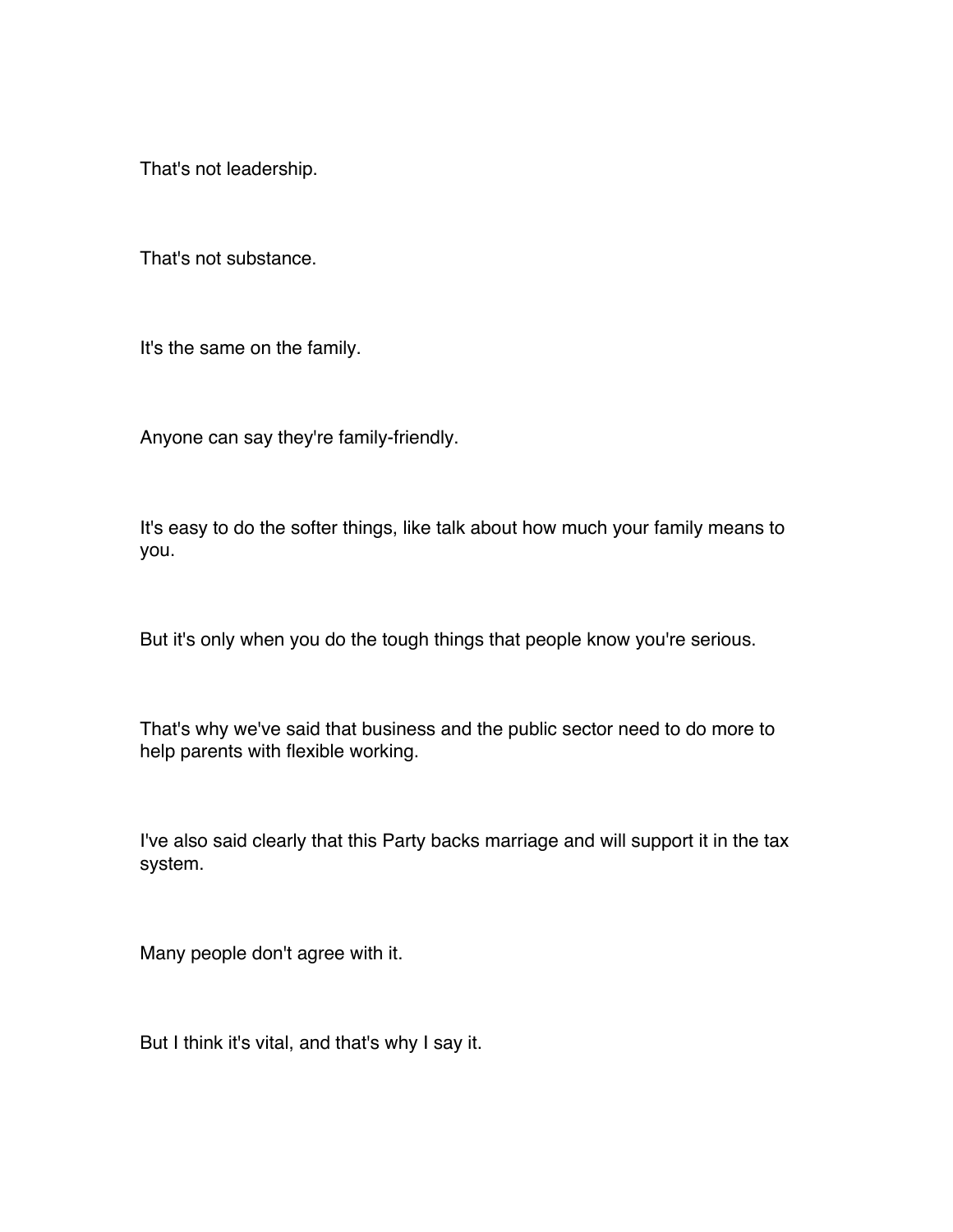It's another challenge ducked by Gordon Brown.

He knows that family breakdown is at the heart of the social breakdown we see around us.

Kids without qualifications.

Teenage pregnancy.

Rising crime.

But Gordon Brown won't do anything about family breakdown.

We've got a tax system that doesn't recognise marriage.

And a benefits system which does recognise marriage - but penalises it.

In fact it penalises any form of commitment between two people.

What sort of system is it that pays people to live apart?

It's got to change.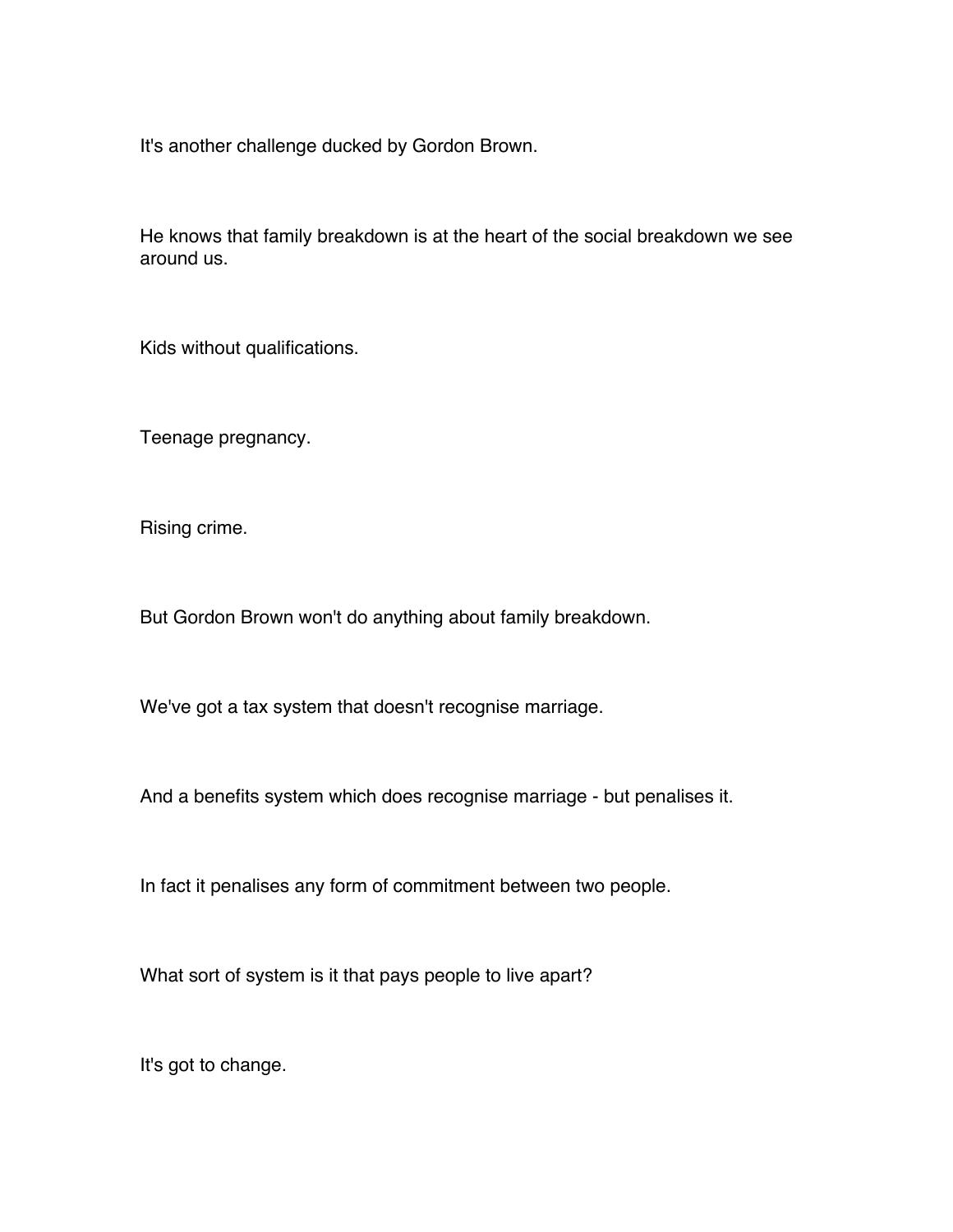We're leading political debate in this country for the first time in many years.

On strengthening families, while Tony Blair pretends there's no problem and papers over the cracks...

...we're the ones making the substantial arguments about family breakdown and its effects.

On protecting the environment, it is only because we made the case for annual targets on carbon emissions that we saw the Climate Change Bill published last week.

And on the NHS, while Labour has been closing Accident and Emergency units ...

...we're the ones campaigning against NHS cuts..

...developing the serious ideas to improve our health service by putting power in the hands of patients and professionals.

LABOUR AND THE NHS

It used to be said that Labour were the party of the NHS.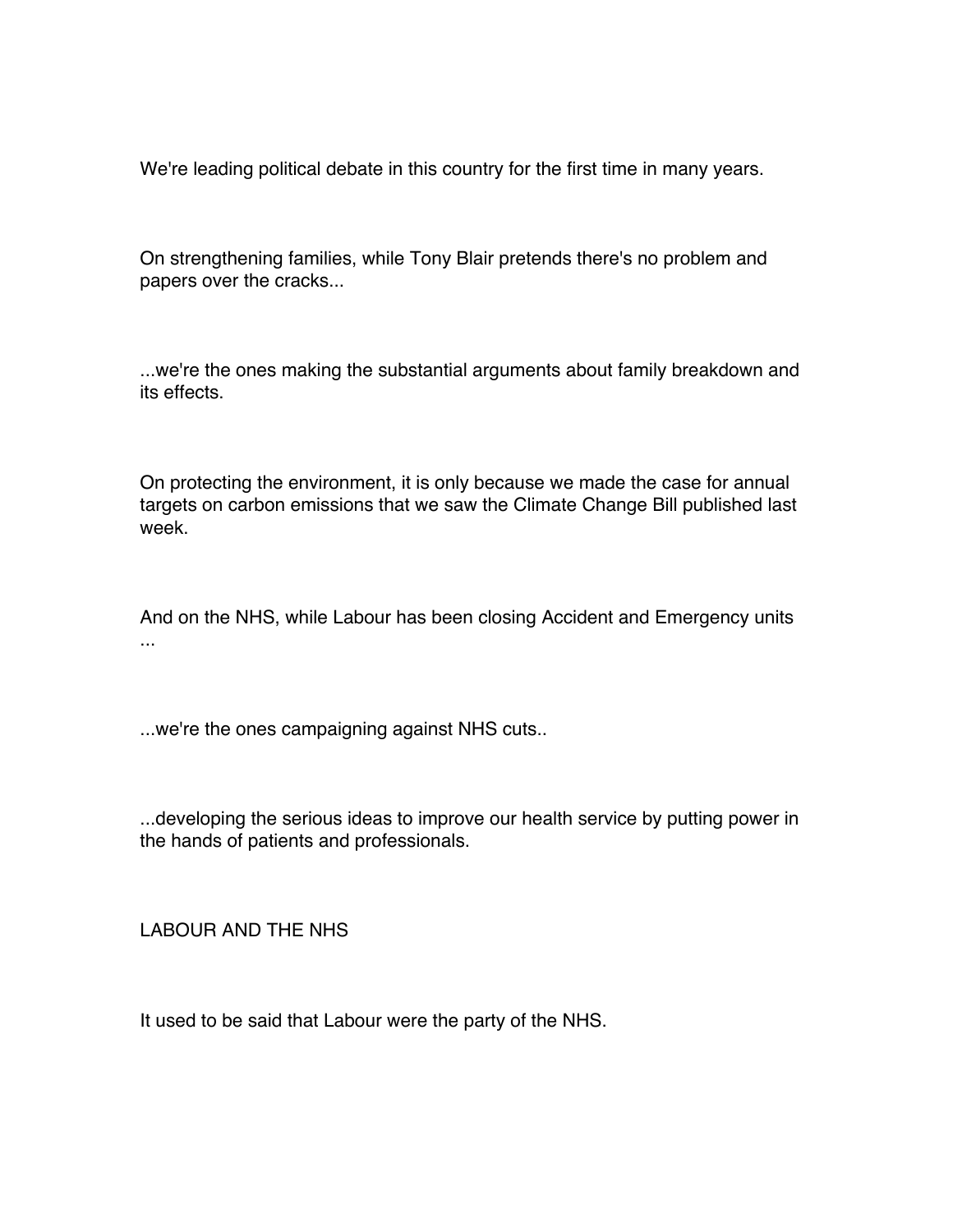Not any more.

Labour are the party that is undermining the NHS.

There's a simple reason why.

It's not deliberate.

It's not that they don't care.

But it is because of their values and their philosophy.

Labour's mania for controlling and directing things from the centre.

Labour's pessimism about human nature.

Their belief that if you don't tell people what to do, they'll do the wrong thing.

Labour just don't trust people.

And the NHS is all about people - the nurses, the doctors, the cleaners, the therapists, the porters, the many thousands of people who are motivated by one thing above all else: to give patients the best possible care.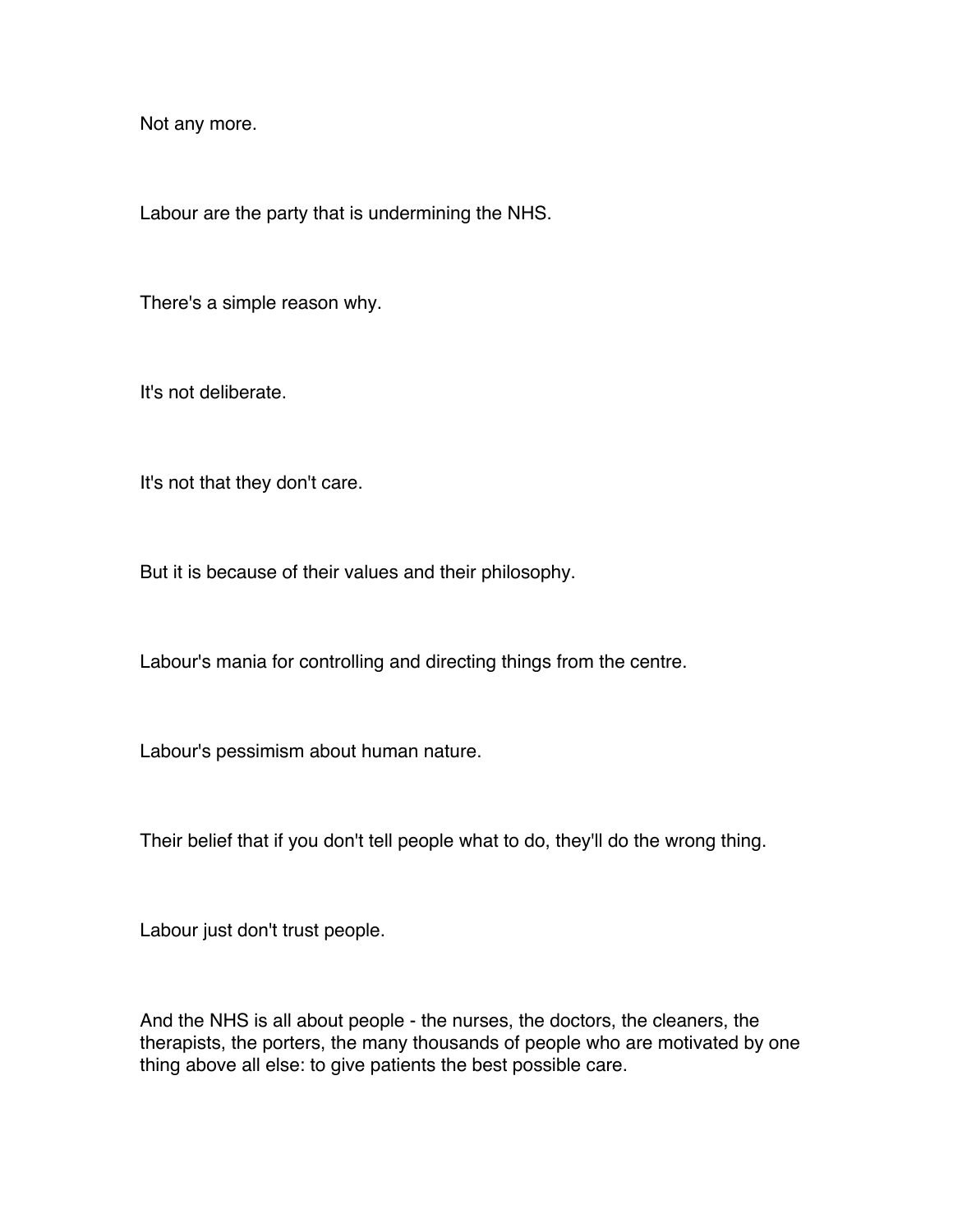Labour don't trust them.

Instead they're spending six hundred million pounds a year on management consultants in the health service.

They've turned the NHS into a vast, inhuman machine, a pen-pusher's paradise at the mercy of the management consultants' latest wheeze...

...dreamt up, rolled out, cut back - then finally written off when the next ludicrous 'strategy' appears.

Labour have ripped the heart out of our NHS and replaced it with a computer.

Targets.

Reorganisations.

Endlessly asking people to reapply for their own jobs.

Mind-blowing waste in the name of modernisation and efficiency.

But they don't count the human cost.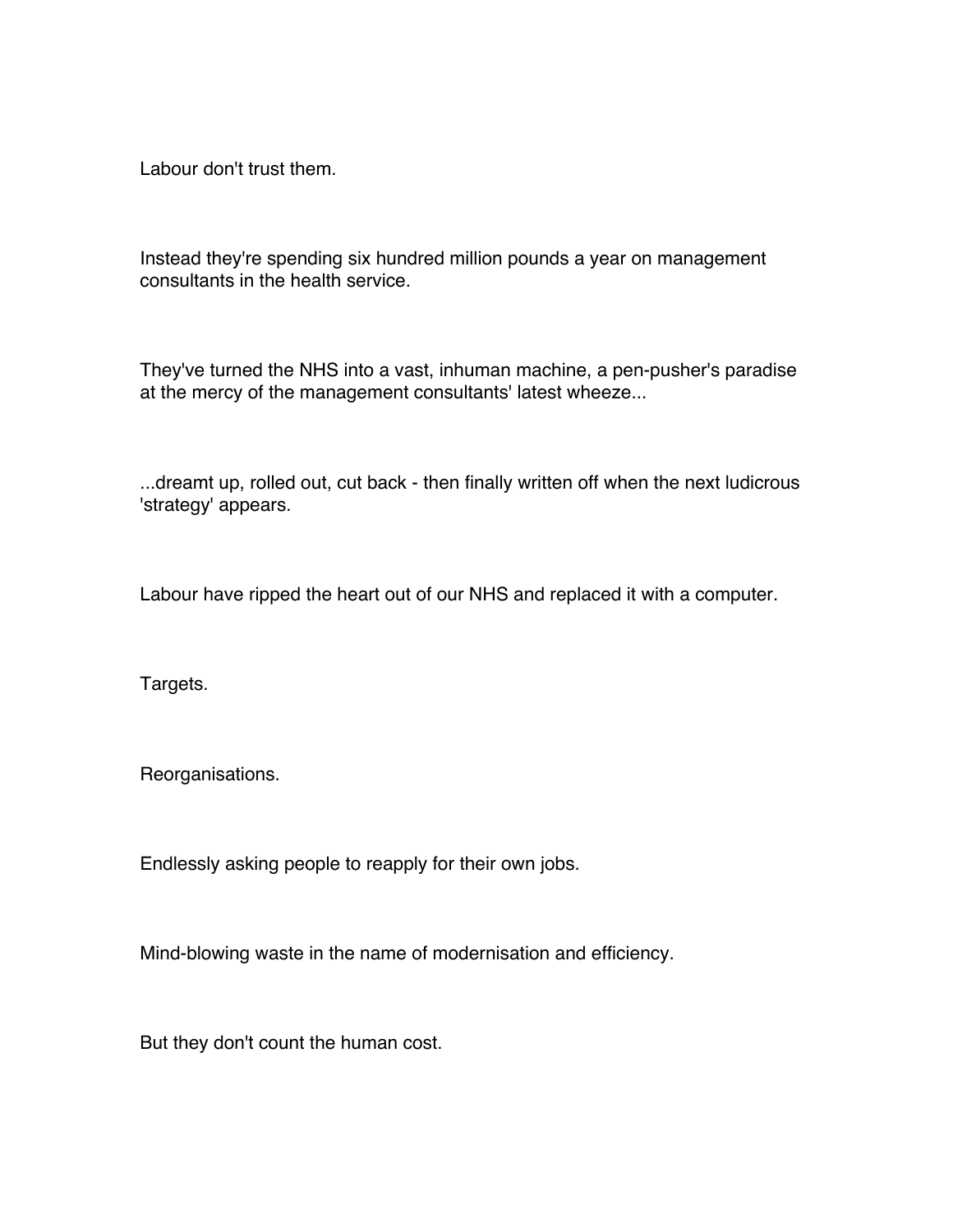I think of the pensioners raising money through the league of friends for their local hospital, just to see it close.

I think of the emergency nurse practitioner in Surrey, still in his overalls, telling me that closing A&E means an hour long drive to hospital for some people, and potentially lives lost.

I think of the young mums told their maternity unit could be closing when they've always wanted to have their children in the hospital they love, near their home.

And look what Labour are doing to people who choose a medical career, who have made the decision to give the best part of their lives to looking after us.

Junior doctors who have already spent years working in the NHS, having to apply for their jobs by computer...

They're not allowed to say what areas of medicine they're passionate about.

They're not allowed to describe any voluntary work they've done.

They're not even allowed to send in their CV.

They have to fill in forms on the internet, describing ethical dilemmas in a hundred and fifty words, treated like cogs in a machine.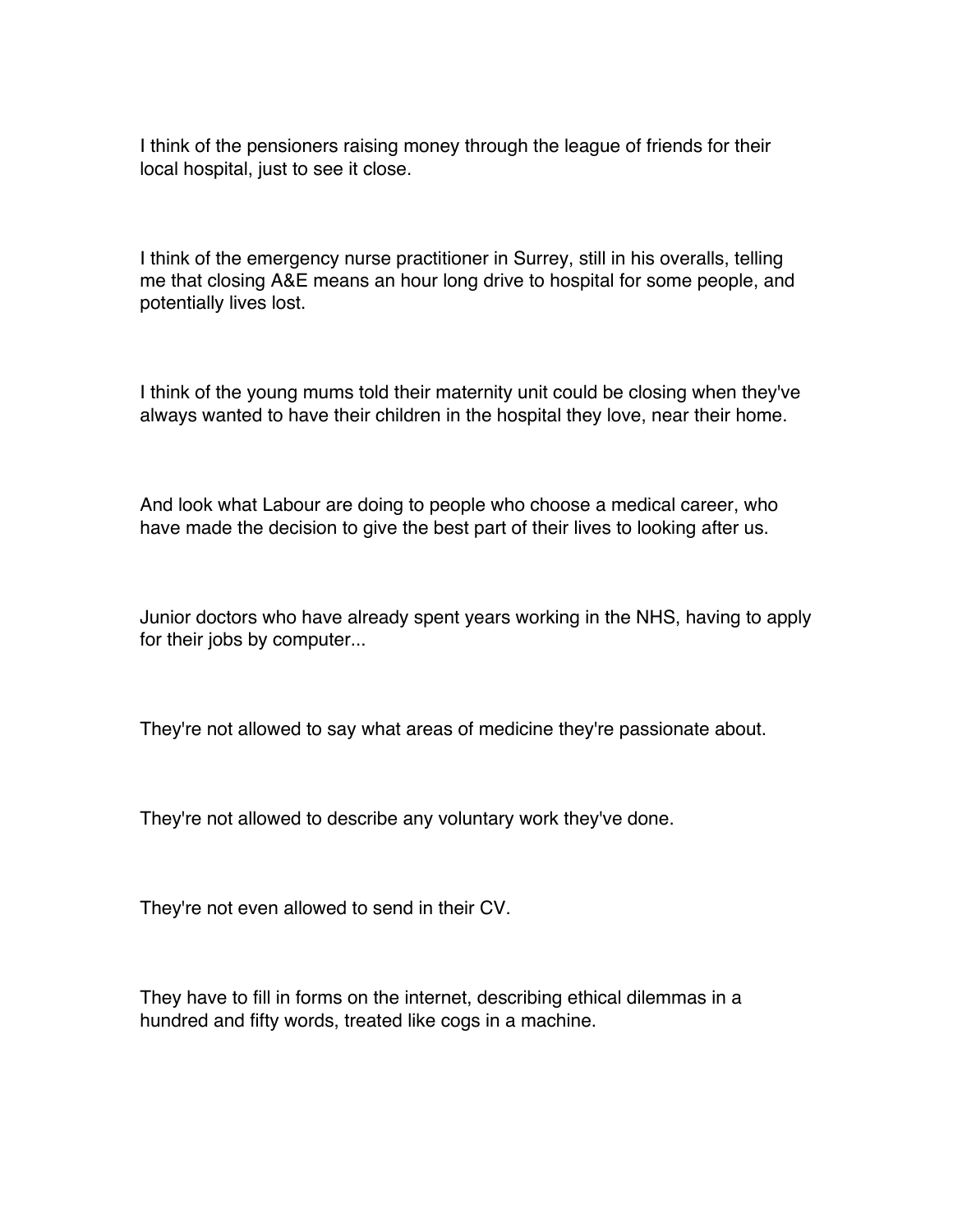I don't think ministers have the slightest idea how angry these doctors are.

Their applications lost as the computer system crashes.

Their future at risk from chaotic central planning.

Their dedication questioned and their morale undermined by the latest mechanical, impersonal, inhuman Labour scheme.

Why are we treating people like this?

Yesterday I met a doctor who after six years of training in the NHS wants to be a surgeon in London.

Instead they're telling her to be a psychiatrist in Edinburgh.

Why can't Labour see the harm they are doing?

They have no idea how ridiculous they now look.

We now have the grotesque spectacle of Labour MPs, including the chairman of the Labour Party, protesting pathetically outside their own local hospitals, against their own party's health policy.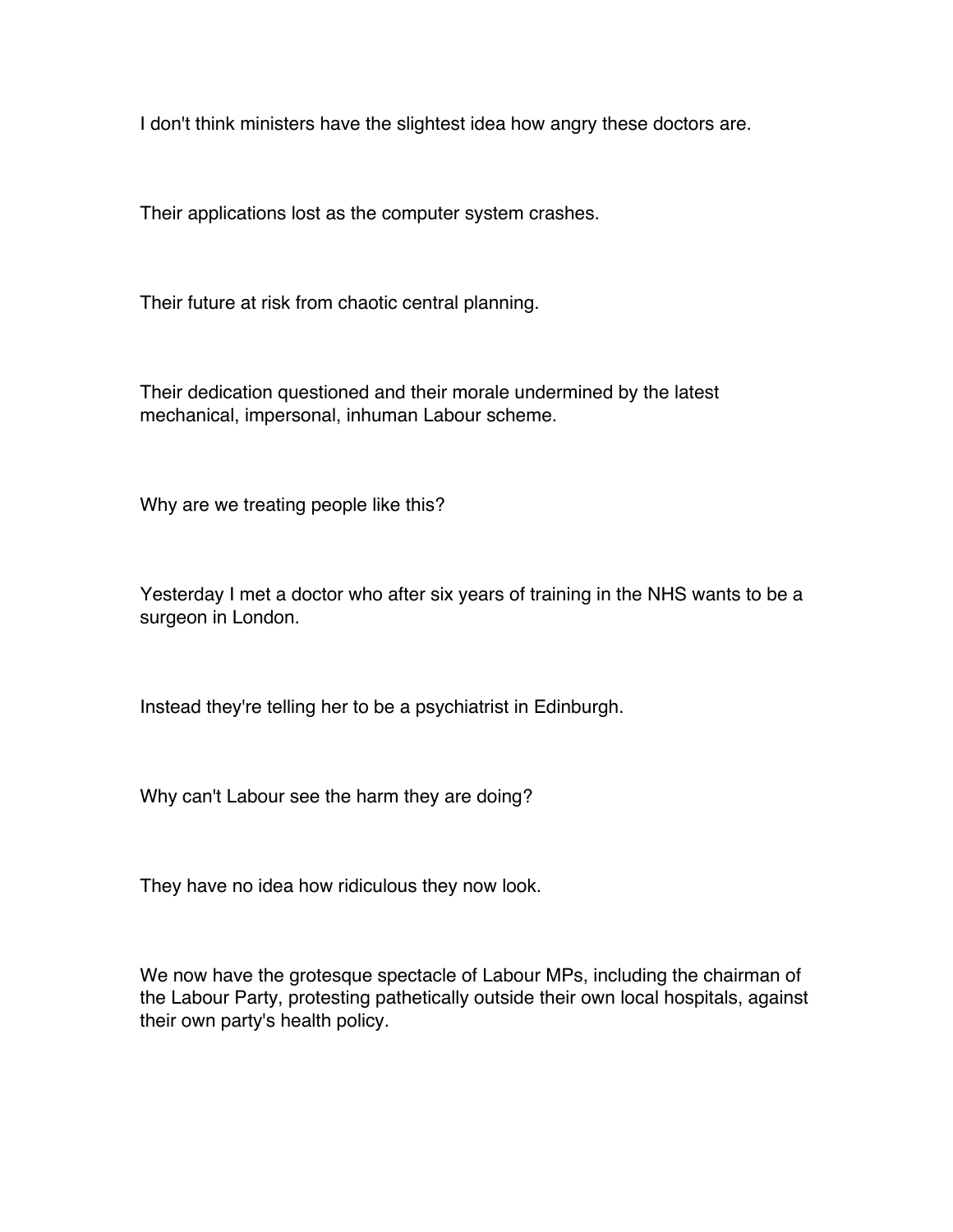They used to say they would save the NHS.

Now they're trying to save it from themselves.

What a way to run a health service.

What an absolute and shameful disgrace.

## CONSERVATIVES AND THE NHS

So let me tell you how we would be different.

There are three things I want you to remember - three steps on our journey towards being the trusted custodians of our National Health Service.

First, today's Conservative Party backs the NHS, heart and soul.

We will do all we can to protect and improve it.

No ifs, no buts, no opt-outs.

The NHS is our priority.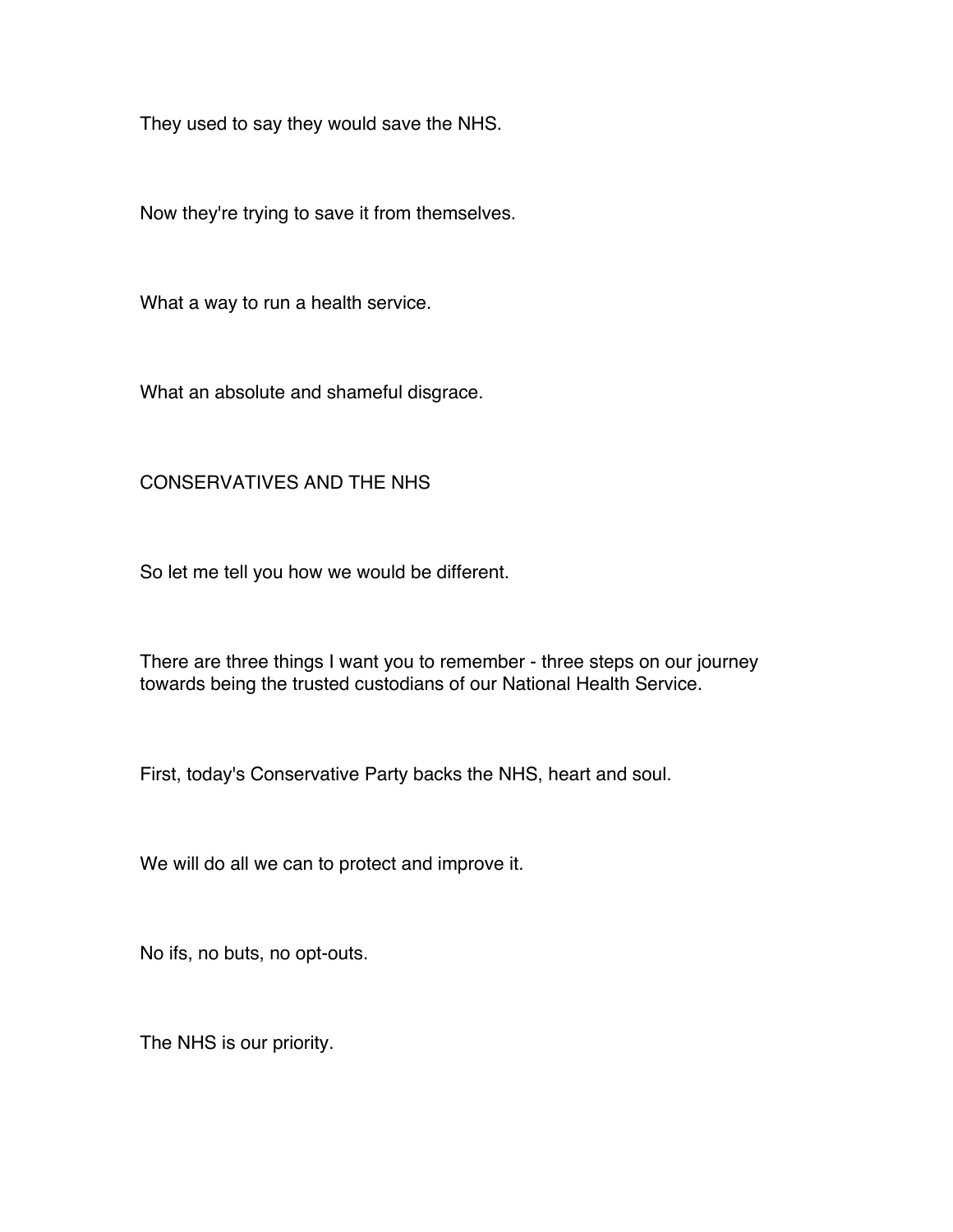Second, we will not repeat Labour's mistakes.

They came to power and destructively scrapped all the reforms that had gone before.

It wasted time, wasted money, wasted goodwill.

So we will put an end to the pointless reorganisations.

We will wave goodbye to the armies of management consultants with their morale-destroying blueprints.

The next Conservative Government will build on and improve the NHS we inherit.

Foundation hospitals won't go, they'll stay - and we'll improve them.

Commissioning by GPs is right - and we'll make it really mean something.

Patient choice is essential - and we'll make it actually work.

The third step on our journey is perhaps the most important.

We will put people back at the heart of the NHS.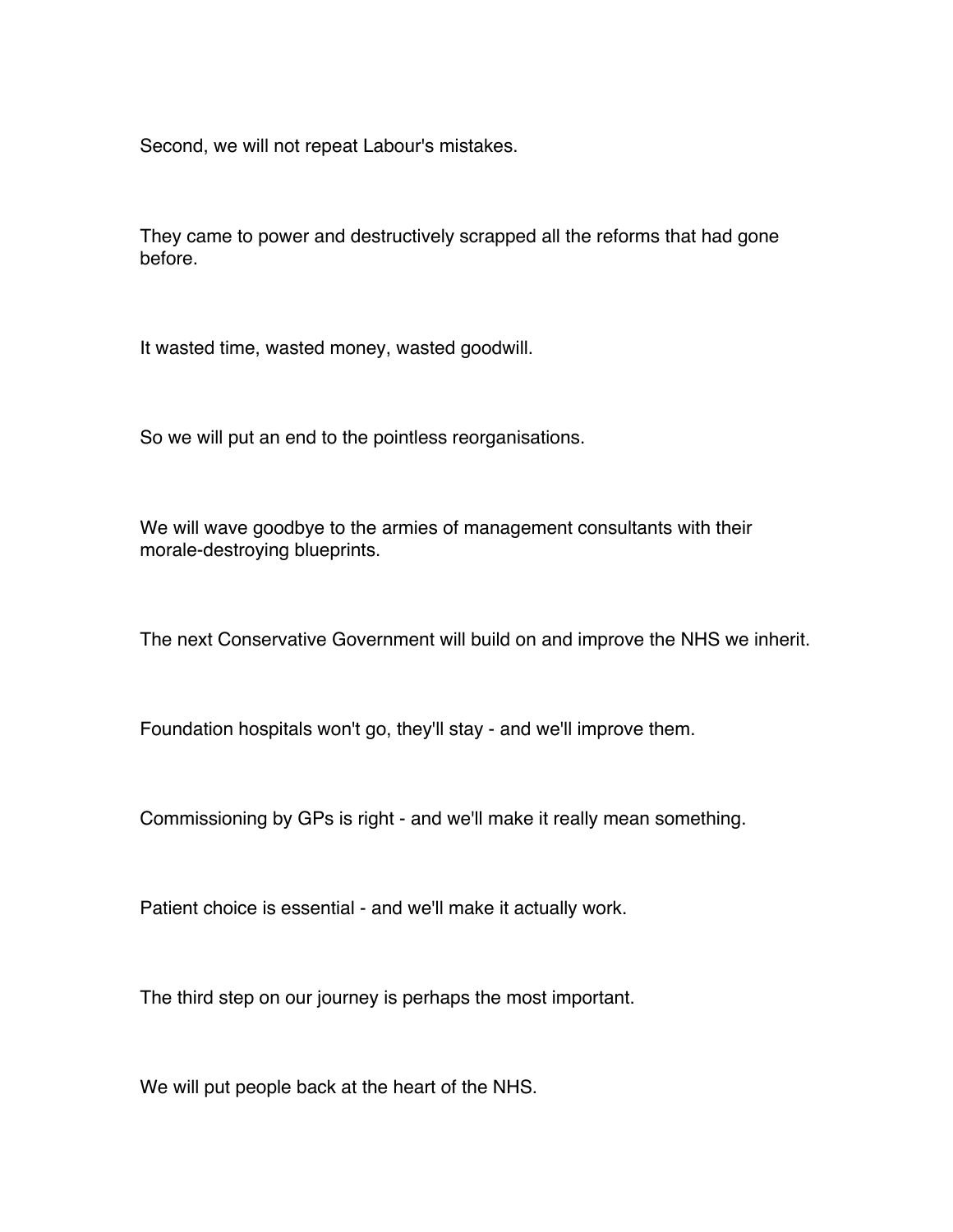We will trust the professionals.

We will get rid of the top-down, centralising, interfering, insulting targets that drive our doctors and nurses mad.

Progressively, patiently, carefully, we will usher in a new era of quality and care.

Where money is allocated on the basis of clinical need, not political priority.

Where hospitals succeed because people want to use them; where they're not closed by the stroke of a bureaucrat's pen.

That is our goal: an independent NHS, where we get politicians out of the day to day running of the health service we all cherish.

The NHS is my passion.

Our priority.

We'll back it.

Build it.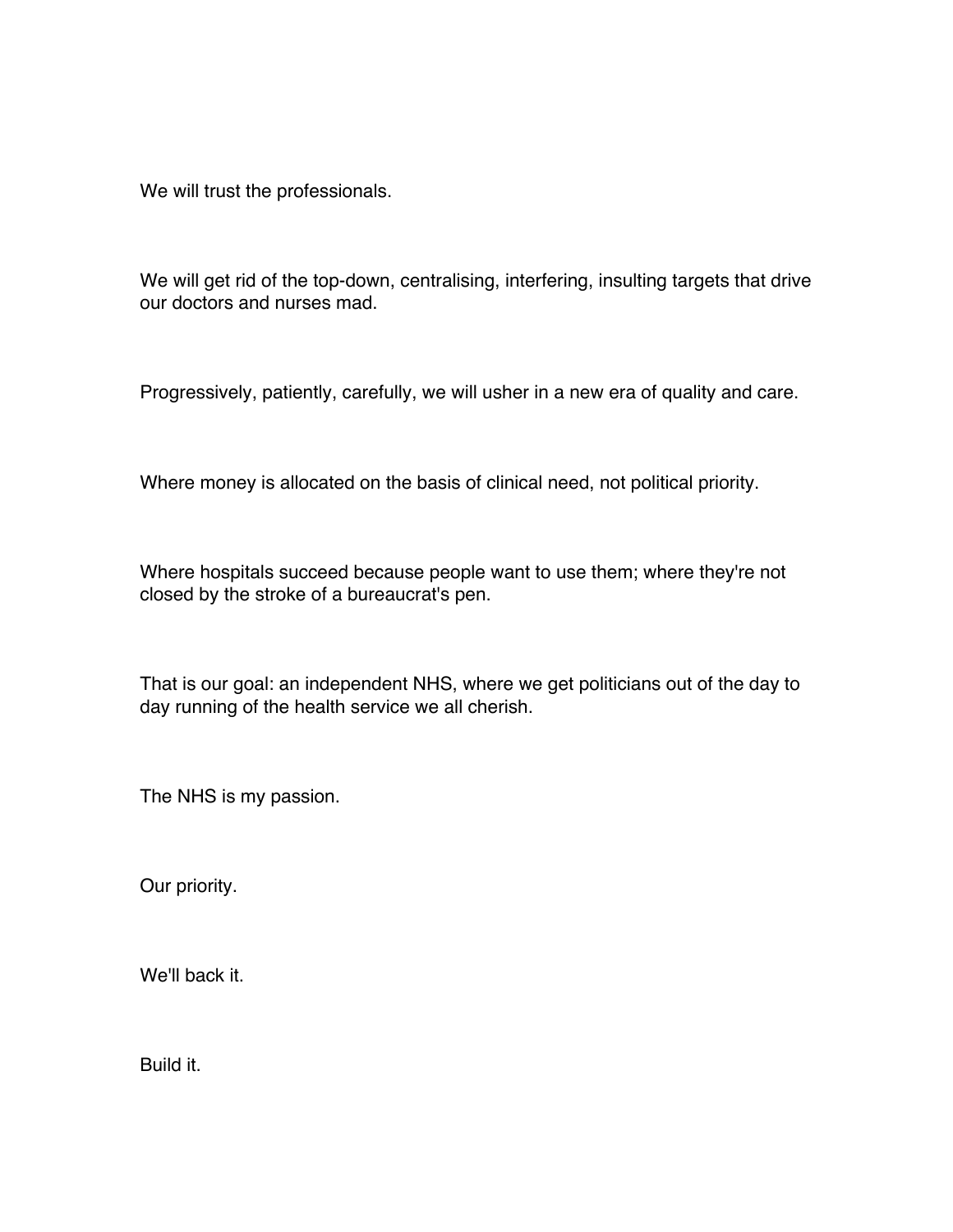Improve it for everyone.

## SOCIAL RESPONSIBILITY AND PUBLIC SERVICES

That is what we mean when we talk about social responsibility.

We understand that government doesn't have all the answers.

We're optimistic about human nature.

We believe that if you trust people, they'll do the right thing.

That's how we will improve the NHS and schools and social care - trusting the professionals and giving them responsibility.

Delivering first class public services is one of the great tests of modern government.

I believe that this Party is now ready to pass that test.

We have the right approach - social responsibility.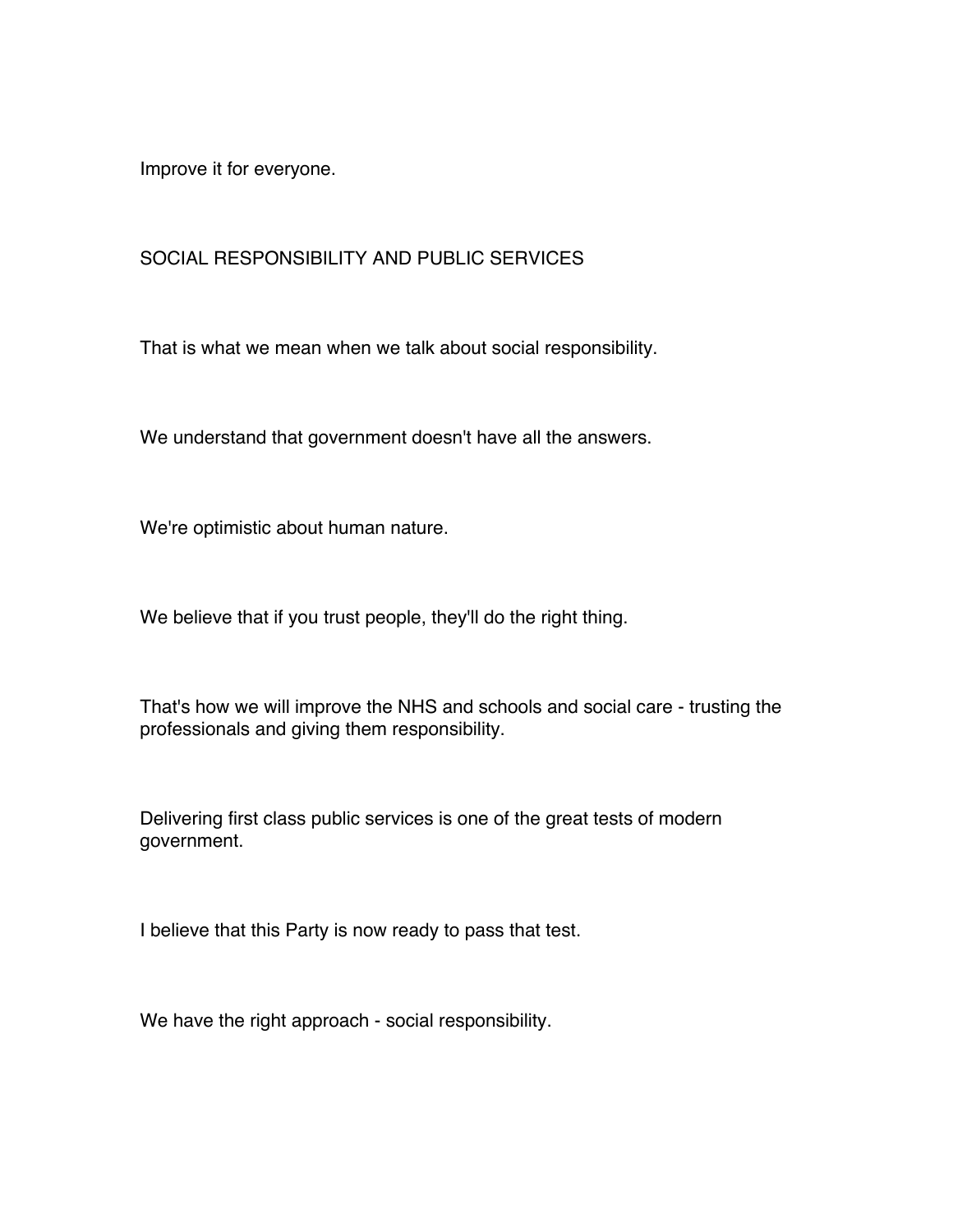And we have the right priorities - like the NHS, schools, families, crime, transport, the environment.

## CLEARING UP AFTER LABOUR

They are the battleground on which the next election will be fought, and it's vital we understand that.

Last month, I had the honour of standing with Margaret Thatcher after her new statue was unveiled in the House of Commons.

She didn't spend her time in office like Tony Blair, fretting about her legacy.

Do you know something - she achieved more for this country in ten weeks than Tony Blair has achieved in ten years.

She spent her time as Leader of the Opposition developing a clear analysis of what the country needed.

She knew what the battleground was and she knew how to win the war.

In the 1970s Britain faced economic breakdown.

Businesses that couldn't deliver the goods.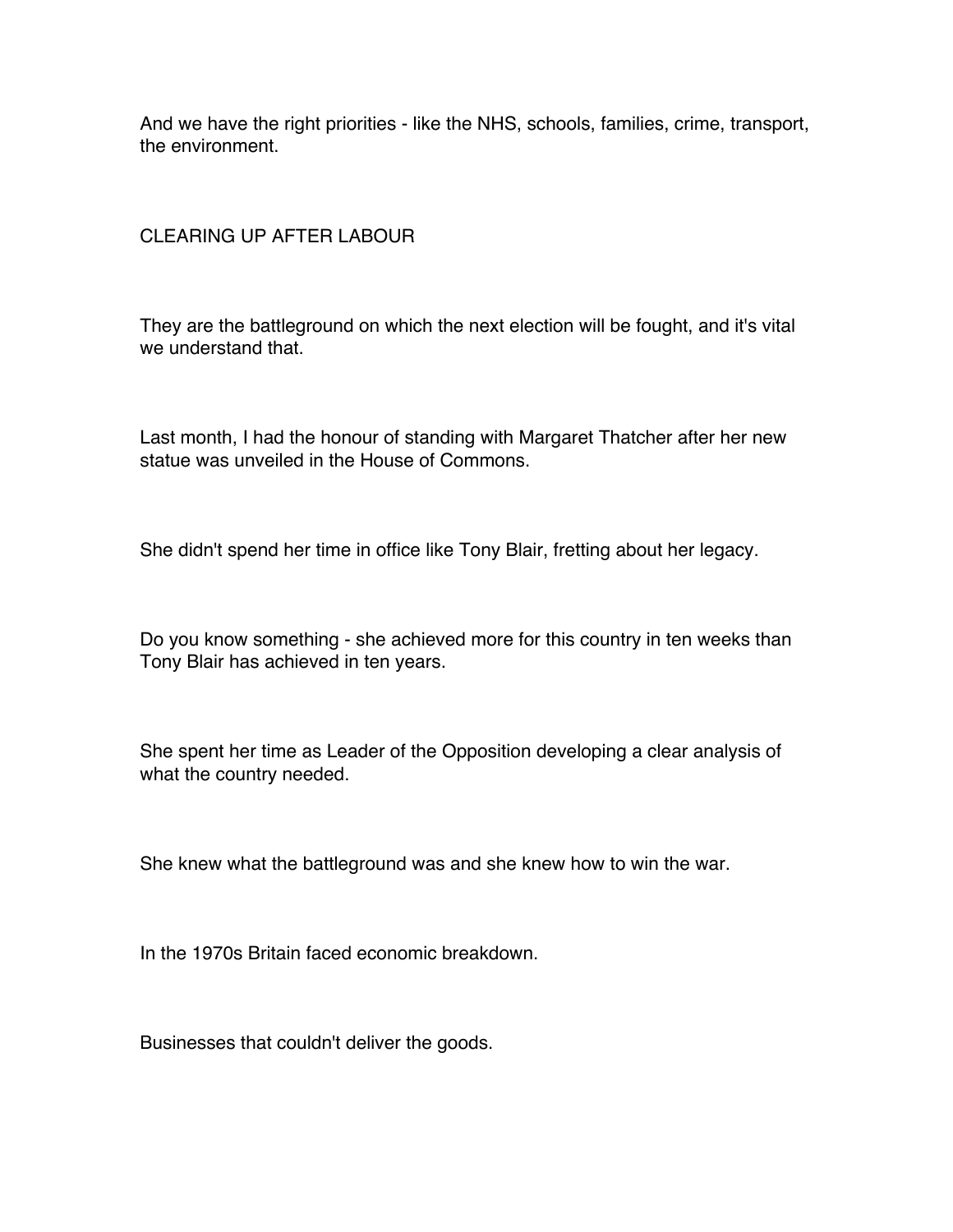Rampant inflation.

Irresponsible trades unions.

An over-taxed and over-regulated economy that was the sick man of Europe.

Margaret Thatcher focused on these challenges, applied Conservative ideas and values, and engineered Britain's great economic revival.

The result was something we can all be proud of.

A free enterprise economy - the envy of Europe and the world.

Today, our country does not face economic breakdown.

Yes, Labour have undermined our competitiveness.

Yes, the economy is over-taxed and over-regulated.

Yes, the next Conservative government must act to promote enterprise and wealth creation.

And yes, we must rebuild the pensions system broken by Gordon Brown.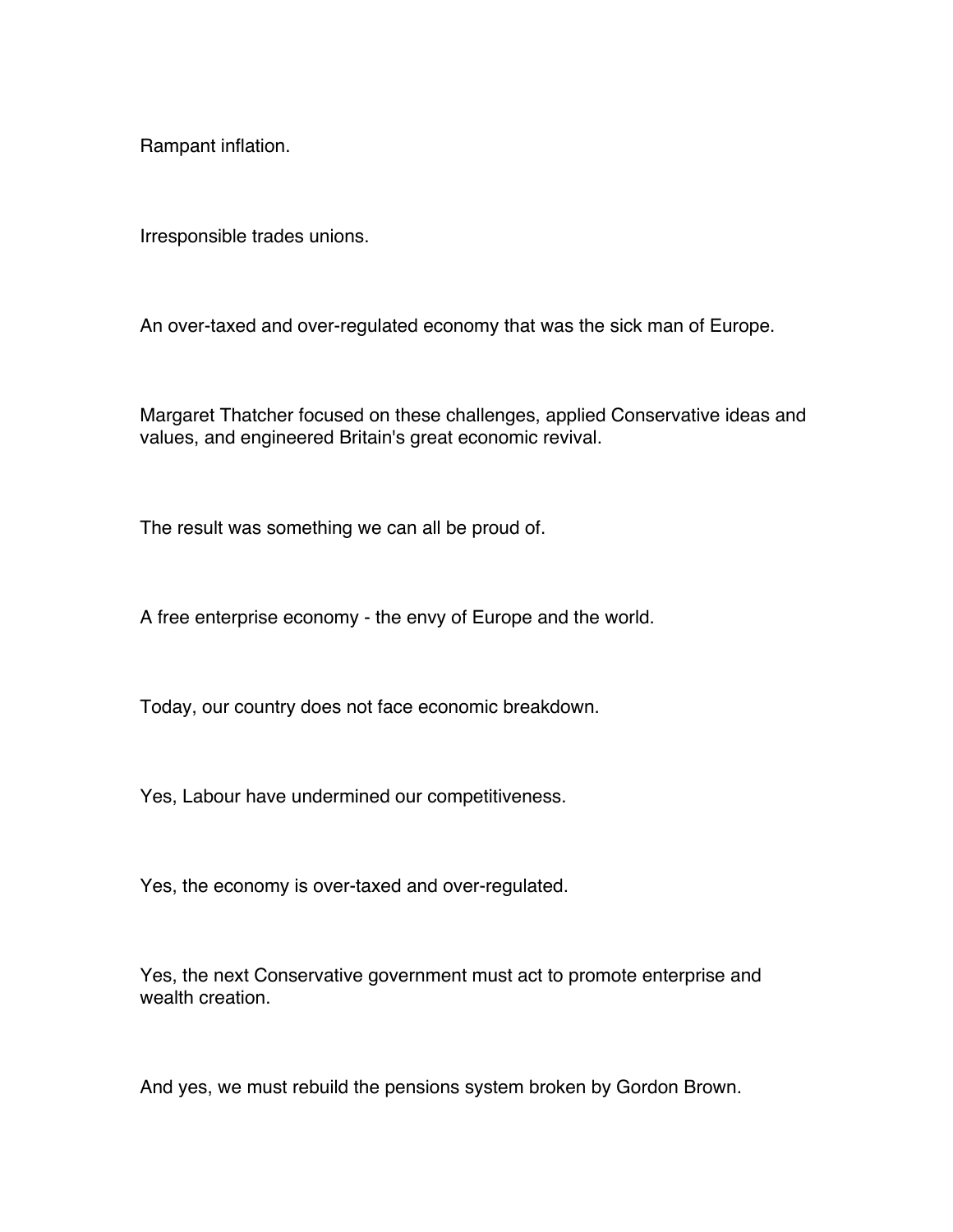We instinctively understand these things, and unlike Labour we know how to deliver them.

But the big argument in British politics today is not about the free enterprise economy.

It's about our society.

Because it's not economic breakdown that Britain now faces, but social breakdown.

Not businesses that aren't delivering, but public services.

Not rampant inflation but rampant crime, disorder and anti-social behaviour.

Not irresponsible unions - it's irresponsible parents.

And as a recent report from UNICEF showed - a report which put Britain at the bottom of the international league table for the well-being of children...

...it's not that Britain is the sick man of Europe.

We're becoming the sick family of Europe.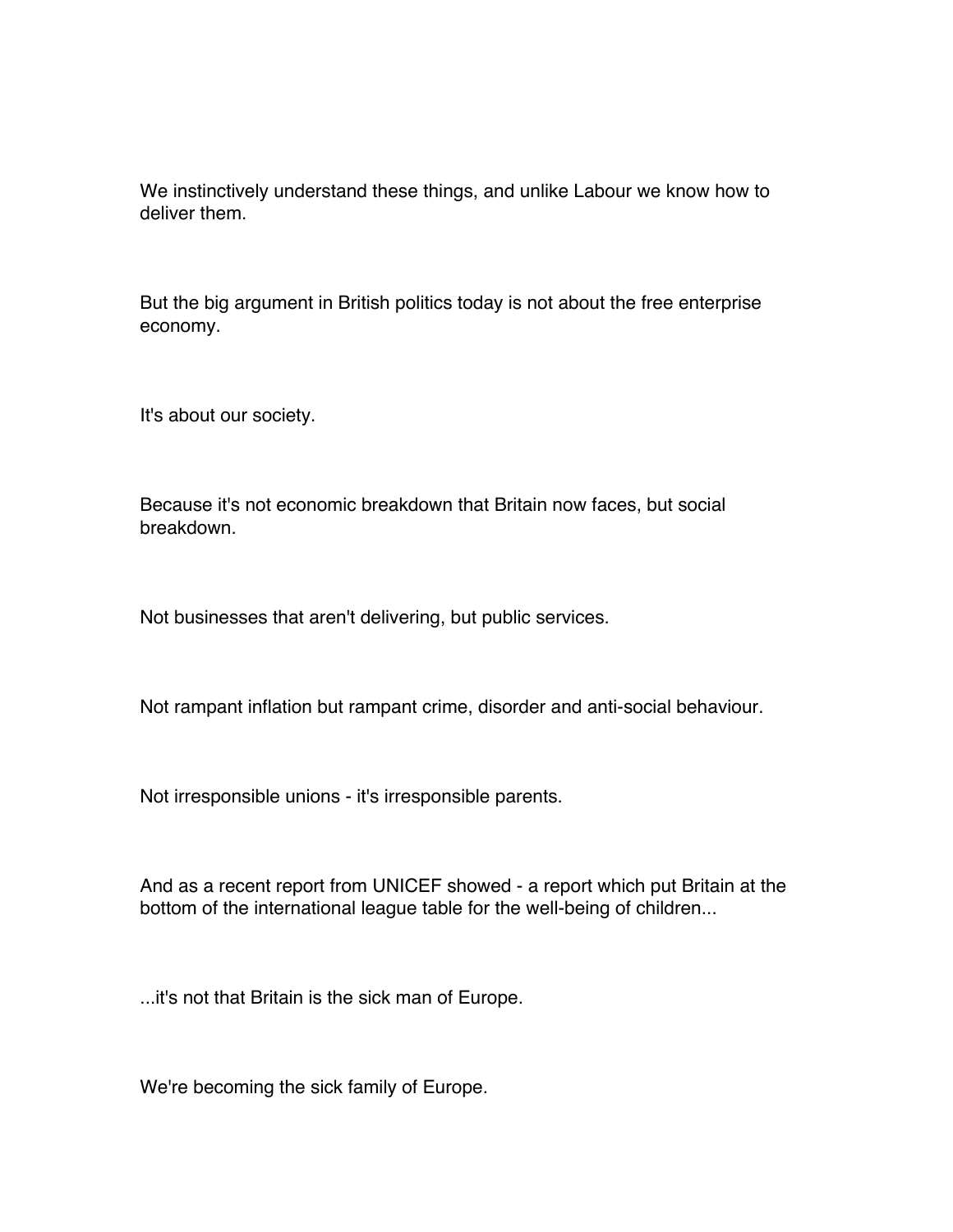So my focus today, and the mission of the modern Conservative Party, could not be clearer.

It is to bring about Britain's social revival.

To improve the quality of life for everyone in our country, increasing our wellbeing, not just our wealth.

Yes it means changes for this Party.

And I will not shy away from the changes that need to be made.

But what we are doing is reconnecting with values that inspire us all as **Conservatives** 

That there is more to life than money.

That there is a we in politics, as well as a me.

And that we are all in this together.

This is a Party committed not just to helping people get on in life, but to helping those who get left behind.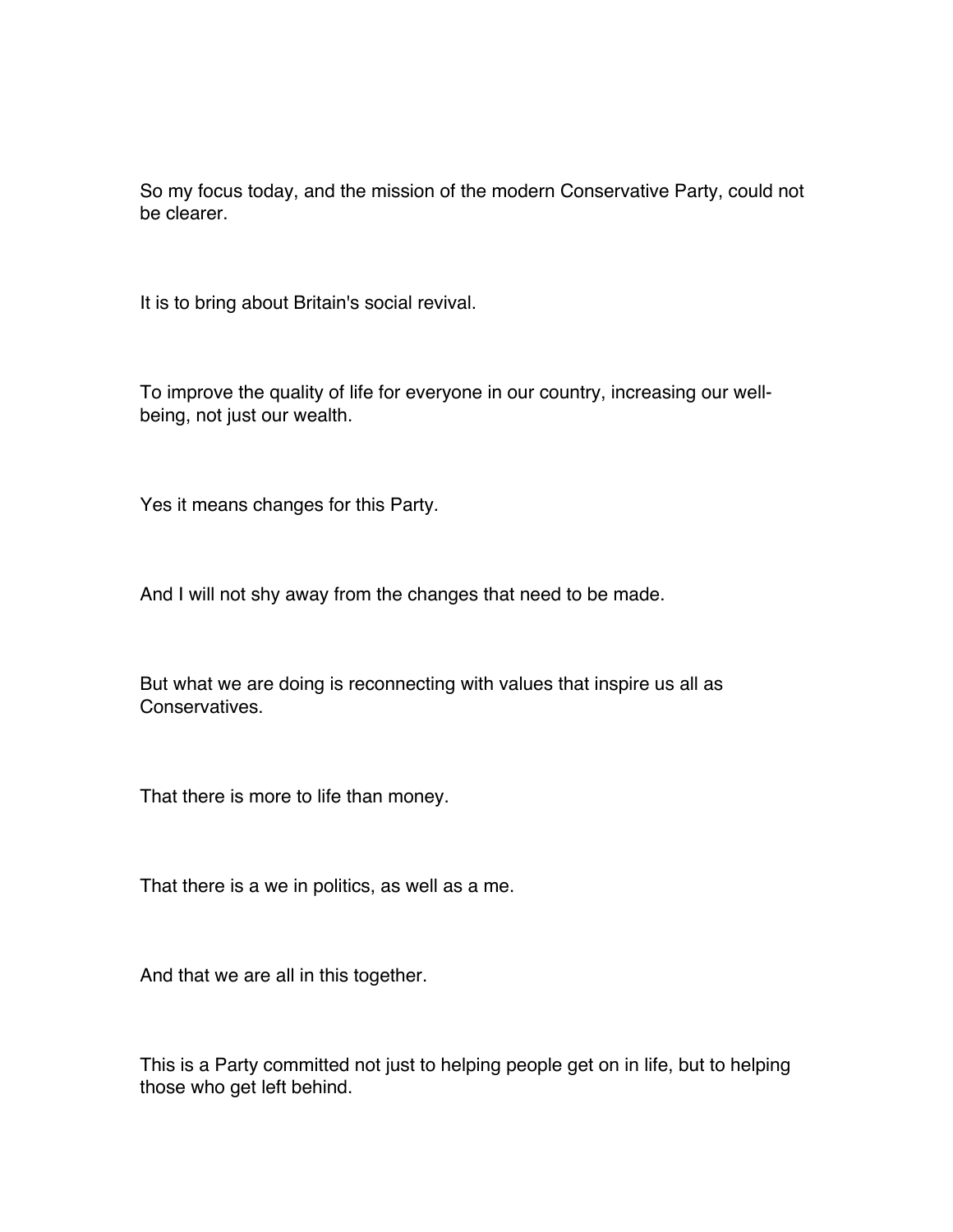In this Party we admire not just Adam Smith and free markets, but Wilberforce who freed the slaves; Chamberlain who cleared the slums; Disraeli who extended suffrage.

So we must speak once again for the people of Britain who are sick and tired of living in a country that is economically rich but socially so poor.

Quality of life - that is the modern mission of the Conservative Party.

Just as we helped clear up the economic mess that Labour left in 1979, so the next Conservative government will have to clear up the mess that these Labour politicians have made of our society.

So as the Labour Party loses touch with the people of this country and moves away from the centre ground...

...divided on defence...

...dependent on the unions...

...distant from the daily struggle of paying the soaring council tax bills.

As they forget how hard it is to find a GP who'll see you out of hours...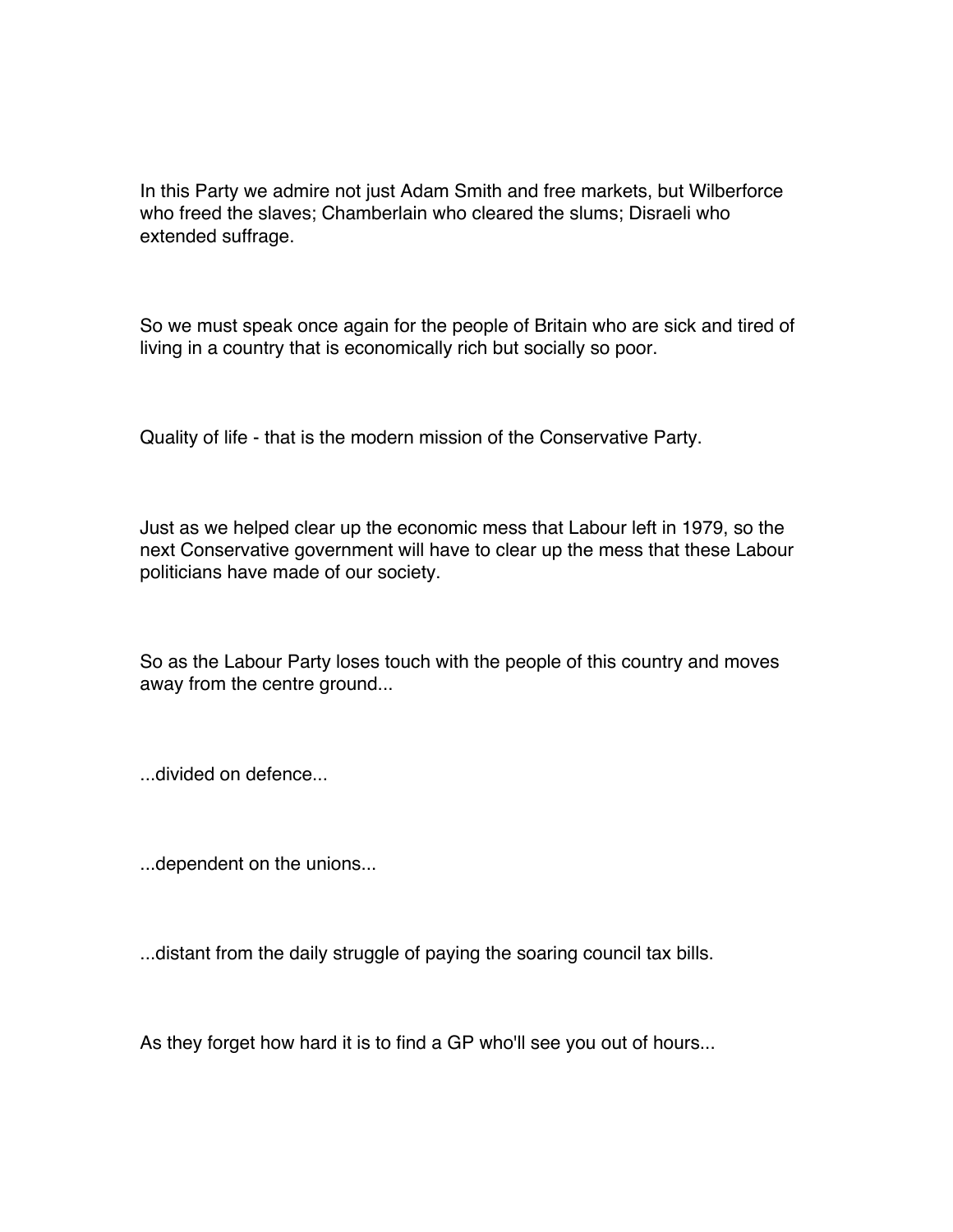...to find someone to look after the kids...

...to get back from work in time for you to actually see the kids...

Let us be the party that speaks for the working people of Britain and says to them:

We're as fed up as you are with paying a lot more tax and getting little in return.

We're as fed up as you are with ministers who spin and twist but never get anything done.

We're as fed up as you are with this government of dashed hopes and disappointment.

But now we can offer not just anger, but hope.

Hope because we have made this Party a contender once again.

Hope because we can lead this country in a new direction.

The pace is getting quicker.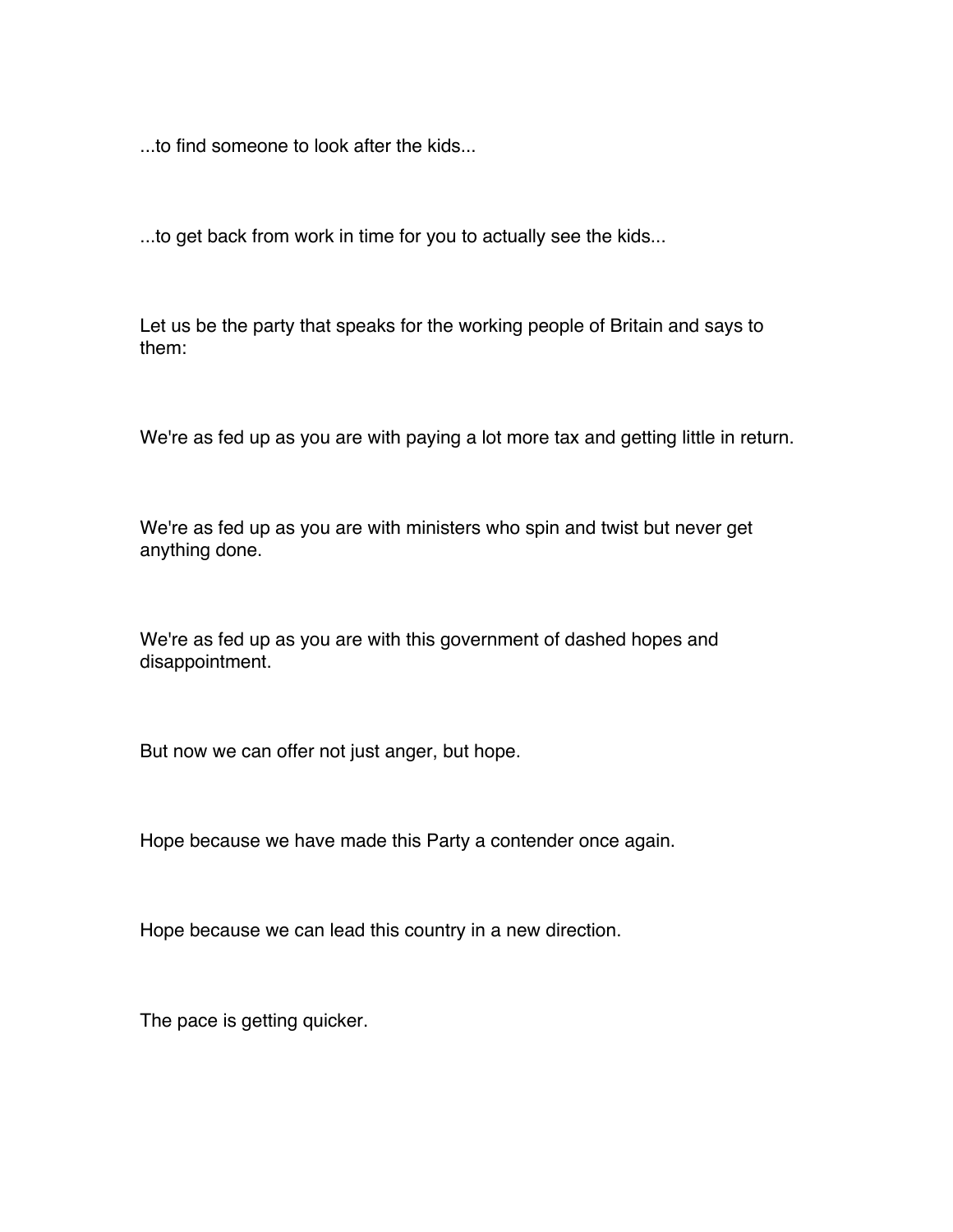In a matter of months, Blair will be gone and Brown will be here.

Our Policy Groups will complete their reports.

In October we'll debate them.

Next year we'll shape them into a programme for government.

By the next election there'll be a new President in the White House.

A new President in the Elysee Palace.

And then Britain too will have the chance to vote for change.

Let us be ready for that moment.

Let us have faith that this time we'll do it.

And let each and every one of us in this great Party...

...here in this hall and out in the country...